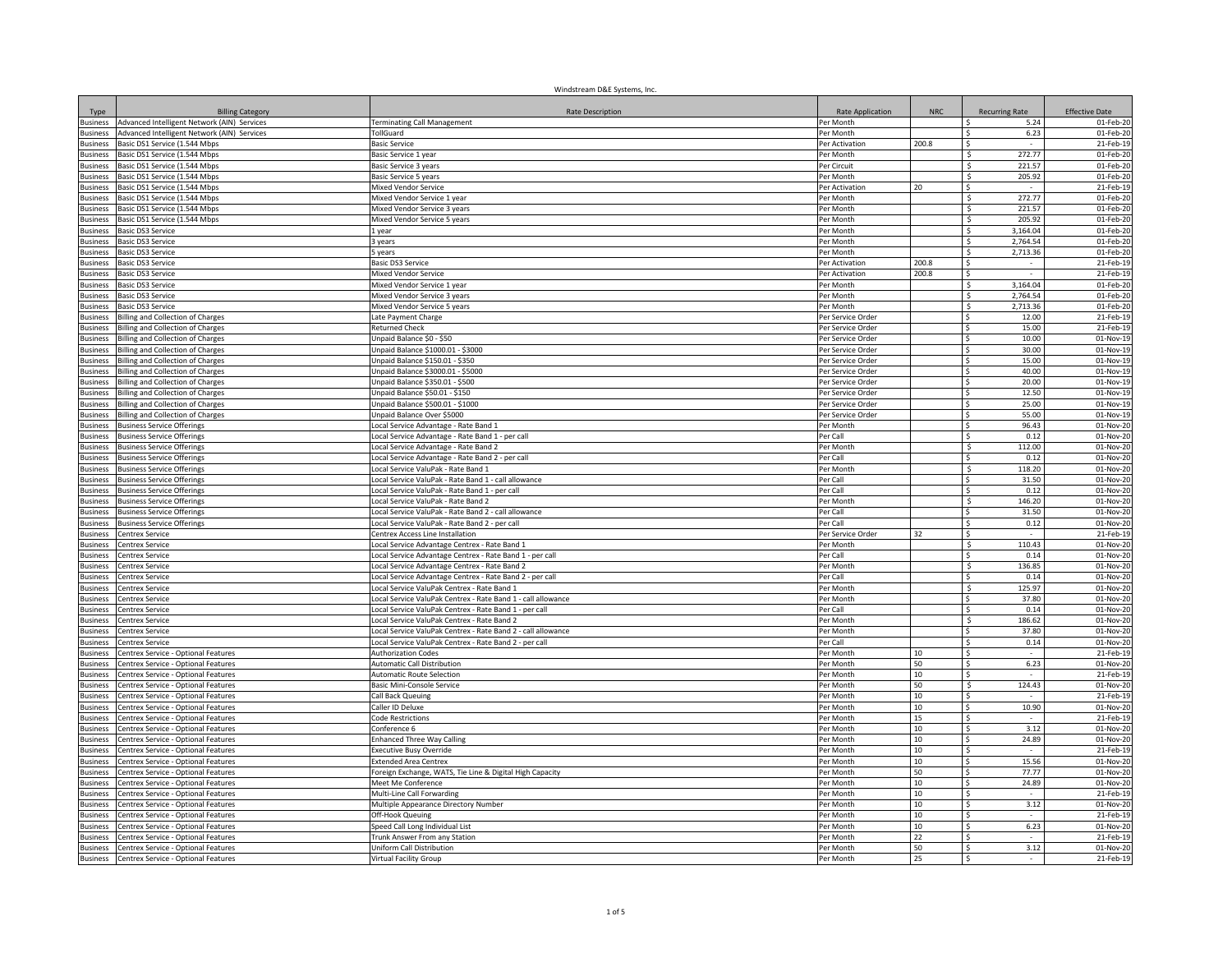| Type                | <b>Billing Category</b>                                   | <b>Rate Description</b>                                                                                               | Rate Application                             | NRC            | <b>Recurring Rate</b>                      | <b>Effective Date</b>  |
|---------------------|-----------------------------------------------------------|-----------------------------------------------------------------------------------------------------------------------|----------------------------------------------|----------------|--------------------------------------------|------------------------|
| <b>Business</b>     | Changes to the Centrex Software                           | Cost per change                                                                                                       | Per Service Order                            |                | 14.00<br>-S                                | 01-Nov-20              |
| <b>Business</b>     | Changes to the Centrex Software                           | Minimum Charge                                                                                                        | Per Service Order                            |                | 84.00                                      | 01-Nov-20              |
| <b>Business</b>     | hannelized T-1 Service                                    | Channelized T-1 Local Channel                                                                                         | Per Month                                    | 660            | 923.83                                     | 01-Nov-20              |
| <b>Business</b>     | hannelized T-1 Service                                    | Multiplexing                                                                                                          | Per Month                                    |                | 355.49                                     | 01-Feb-20              |
| <b>Business</b>     | Channelized T-1 Service                                   | Optional Features - Block of 20 DID Numbers                                                                           | Per Month                                    | 25             | 15.56<br>Ŝ.                                | 01-Nov-20              |
| <b>Business</b>     | Channelized T-1 Service                                   | Optional Features - Each Additional Phone Number                                                                      | Per Month                                    | 20             | 9.33<br>-S                                 | 01-Nov-20              |
| <b>Business</b>     | Charges for Additional Labor                              | 1st half hr. or fraction thereof Install or Repair - Overtime                                                         | Per Time Period                              | 103.98         | \$.<br>$\sim$                              | 21-Feb-19              |
| lusiness            | <b>Charges for Additional Labor</b>                       | 1st half hr. or fraction thereof Install or Repair - Premium                                                          | Per Time Period                              | 116.52         | l S<br>$\sim$                              | 21-Feb-19              |
| usiness             | <b>Charges for Additional Labor</b>                       | 1st half hr. or fraction thereof Testing & Maintenance with other telephone companies, or other labor - Basic         | Per Time Period                              | 89.16          | \$                                         | 21-Feb-19              |
| <b>Business</b>     | <b>Charges for Additional Labor</b>                       | 1st half hr. or fraction thereof Testing & Maintenance with other telephone companies, or other labor - Overtime      | Per Time Period                              | 95.44          | l \$                                       | 21-Feb-19              |
| lusiness            | Charges for Additional Labor                              | 1st half hr. or fraction thereof Testing & Maintenance with other telephone companies, or other labor - Premium       | Per Time Period                              | 106.13         | <sup>s</sup>                               | 21-Feb-19              |
| <b>Business</b>     | Charges for Additional Labor                              | Each addl half hr. orfraction thereof Install or Repair - Overtime                                                    | Per Time Period                              | 33.88          | $\overline{\mathsf{S}}$                    | 21-Feb-19              |
| <b>Business</b>     | Charges for Additional Labor                              | Each addl half hr. orfraction thereof Install or Repair - Premium                                                     | Per Time Period                              | 40.42          | $\overline{\mathsf{s}}$                    | 21-Feb-19              |
| usiness             | harges for Additional Labor                               | ach addl half hr. orfraction thereof Stand By - Basic                                                                 | Per Time Period                              | 31.5           | <sub>S</sub>                               | 21-Feb-19              |
| usiness             | harges for Additional Labor                               | Each addl half hr. orfraction thereof Stand By - Overtime                                                             | Per Time Period                              | 33.88          | <sup>\$</sup>                              | 21-Feb-19              |
| <b>Business</b>     | Charges for Additional Labor                              | Each addl half hr. orfraction thereof Stand By - Premium                                                              | Per Time Period                              | 40.42          | <sup>\$</sup>                              | 21-Feb-19              |
| <b>Business</b>     | Charges for Additional Labor                              | Each addl half hr. orfraction thereof Testing & Maintenance with other telephone companies, or other labor - Basic    | Per Time Period                              | 30.25          | s.<br>$\sim$                               | 21-Feb-19              |
| usiness             | Charges for Additional Labor                              | Each addl half hr. orfraction thereof Testing & Maintenance with other telephone companies, or other labor - Overtime | Per Time Period                              | 34.02          | Ŝ.<br>$\sim$                               | 21-Feb-19              |
| <b>Business</b>     | Charges for Additional Labor                              | Each addl half hr. orfraction thereof Testing & Maintenance with other telephone companies, or other labor - Premium  | Per Time Period                              | 40.42          | \$                                         | 21-Feb-19              |
| usiness             | Direct Inward Dialing DID Service                         | Additional Individual DID Numbers                                                                                     | Per Month                                    | 20             | 5.33<br>Ŝ.                                 | 01-Feb-20              |
| usiness             | Direct Inward Dialing DID Service                         | DID trunk termination, each                                                                                           | Per Month                                    | 65             | $\mathsf{s}$<br>62.21                      | 01-Feb-20              |
| <b>Business</b>     | Direct Inward Dialing DID Service                         | Group of 20 DID numbers                                                                                               | Per Month                                    | 25             | <sub>S</sub><br>8.89                       | 01-Feb-20              |
| <b>Business</b>     | Direct Inward Dialing DID Service                         | Suspension of Service - Restoral Charge                                                                               | Per Month                                    | 26.5           | $\mathsf{S}$                               | 01-Feb-20              |
| <b>Business</b>     | Directory Assistance                                      | 411 Directory Assistance - Call Completion                                                                            | Per Call                                     |                | ΓŚ.<br>1.99                                | 21-Feb-19              |
| <b>Business</b>     | irectory Assistance                                       | 411 Directory Assistance - customer direct dials 411 Directory Assistance                                             | Per Call                                     |                | <sub>S</sub><br>1.99                       | 21-Feb-19              |
| usiness             | irectory Assistance                                       | Customer direct dials Directory Assistance                                                                            | Per Call                                     |                | 1.99<br>Ŝ                                  | 21-Feb-19              |
| <b>Business</b>     | Directory Assistance                                      | Customer originates a Directory Assistance call from a Pay Telephone via a telephone Company operator                 | Per Call                                     |                | 1.99                                       | 21-Feb-19              |
| <b>Business</b>     | Directory Assistance                                      | Customer places a call to the Directory Assistance attendant via a Company operator                                   | Per Call                                     |                | 1.99<br>-Ŝ                                 | 21-Feb-19              |
| <b>Business</b>     | Directory Listings                                        | For each subsequent business listing requested on the same order                                                      | Per Month                                    | 9              | 7.10<br>-Ŝ                                 | 01-Feb-20              |
| <b>Business</b>     | <b>Directory Listings</b>                                 | For first business listing requested                                                                                  | Per Month                                    | 15             | l \$<br>7.10                               | 01-Feb-20              |
| <b>Susiness</b>     | <b>Directory Listings</b>                                 | Non-published telephone number                                                                                        | Per Month<br>Per Month                       | 15             | $\sqrt{2}$<br>6.23<br>5.33<br>$\mathsf{S}$ | 01-Feb-20              |
| usiness             | <b>Directory Listings</b>                                 | <b>Unlisted Number</b>                                                                                                | Per Circuit                                  | 15<br>$\Omega$ |                                            | 01-Feb-20              |
| usiness<br>lusiness | DS0 Interoffice Mileage<br><b>DSO Interoffice Mileage</b> | 2.4 to < 56 Kbps                                                                                                      |                                              |                | l\$<br>30.49<br>$\mathsf{S}$<br>3.05       | 21-Feb-19              |
| lusiness            | <b>DSO Interoffice Mileage</b>                            | 2.4 to < 56 Kbps<br>2-Wire Voice Grade                                                                                | Per Circuit Per Mile<br>Per Circuit Per Mile | $\Omega$       | ΓŚ.<br>3.20                                | 21-Feb-19<br>21-Feb-19 |
| <b>Business</b>     |                                                           |                                                                                                                       |                                              | $\Omega$       | $\mathsf{S}$<br>32.09                      | 21-Feb-19              |
|                     | DS0 Interoffice Mileage<br>S0 Interoffice Mileage         | 2-Wire Voice Grade<br>4-Wire Voice Grade                                                                              | Per Circuit<br>Per Circuit Per Mile          | $\Omega$       | <sup>\$</sup><br>3.20                      | 21-Feb-19              |
| usiness<br>usiness  | S0 Interoffice Mileage                                    | 4-Wire Voice Grade                                                                                                    | Per Circuit                                  | $\mathbf 0$    | 32.09<br>Ŝ.                                | 21-Feb-19              |
| <b>Business</b>     | <b>DSO Interoffice Mileage</b>                            | 56 or 64 Kbps                                                                                                         | Per Circuit Per Mile                         | n              | 4.69                                       | 21-Feb-19              |
| <b>Business</b>     | <b>DSO Interoffice Mileage</b>                            | 56 or 64 Kbps                                                                                                         | Per Circuit                                  |                | 47.15<br>Ŝ.                                | 21-Feb-19              |
| <b>Business</b>     | <b>DSO Service</b>                                        | 2.4 to < 56 Kbps                                                                                                      | Per Month                                    | 141.6          | 99.28<br>Ŝ.                                | 01-Feb-20              |
| <b>Business</b>     | <b>DSO Service</b>                                        | 2-Wire Voice Grade                                                                                                    | Per Month                                    | 128.8          | 53.78<br>∣\$                               | 01-Feb-20              |
| <b>Susiness</b>     | DS0 Service                                               | 4-Wire Voice Grade                                                                                                    | Per Month                                    | 128.8          | 86.05<br>Ŝ.                                | 01-Feb-20              |
| usiness             | <b>DS0 Service</b>                                        | 56 or 64 Kbps                                                                                                         | Per Month                                    | 141.6          | 99.28<br>Ŝ.                                | 01-Feb-20              |
| <b>Business</b>     | DS1 Interoffice Channel Mileage-Fixed                     | Basic Service 1 year                                                                                                  | Per Circuit                                  |                | Ŝ.<br>121.33                               | 21-Feb-19              |
| <b>Business</b>     | DS1 Interoffice Channel Mileage-Fixed                     | Basic Service 3 years                                                                                                 | Per Circuit                                  |                | $\mathsf{s}$<br>85.77                      | 21-Feb-19              |
| <b>Business</b>     | OS1 Interoffice Channel Mileage-Fixed                     | Basic Service 5 years                                                                                                 | Per Circuit                                  |                | $\hat{\zeta}$<br>81.02                     | 21-Feb-19              |
| <b>Business</b>     | DS1 Interoffice Channel Mileage-Fixed                     | Mixed Vendor Service 1 year                                                                                           | Per Circuit                                  |                | -S<br>121.33                               | 21-Feb-19              |
| <b>Business</b>     | 0S1 Interoffice Channel Mileage-Fixed                     | Mixed Vendor Service 3 years                                                                                          | Per Circuit                                  |                | 85.77<br>.s                                | 21-Feb-19              |
| <b>Business</b>     | <b>DS1 Interoffice Channel Mileage-Fixed</b>              | Mixed Vendor Service 5 years                                                                                          | Per Circuit                                  |                | 81.02                                      | 21-Feb-19              |
| <b>Business</b>     | DS1 Interoffice Channel Mileage-Per Mile                  | Basic Service 1 year                                                                                                  | Per Circuit Per Mile                         |                | 24.60<br>Ŝ.                                | 21-Feb-19              |
| <b>Business</b>     | DS1 Interoffice Channel Mileage-Per Mile                  | Basic Service 3 years                                                                                                 | Per Min Per Mile                             |                | 19.91<br>Ŝ.                                | 21-Feb-19              |
| Business            | DS1 Interoffice Channel Mileage-Per Mile                  | <b>Basic Service 5 years</b>                                                                                          | Per Circuit Per Mile                         |                | 18.15<br>∣\$                               | 21-Feb-19              |
| <b>Business</b>     | DS1 Interoffice Channel Mileage-Per Mile                  | Mixed Vendor Service 1 year                                                                                           | Per Circuit Per Mile                         |                | ∣\$<br>24.60                               | 21-Feb-19              |
| usiness             | DS1 Interoffice Channel Mileage-Per Mile                  | Mixed Vendor Service 3 years                                                                                          | Per Circuit Per Mile                         |                | 19.91<br>l \$                              | 21-Feb-19              |
| usiness             | DS1 Interoffice Channel Mileage-Per Mile                  | Mixed Vendor Service 5 years                                                                                          | Per Circuit Per Mile                         |                | $\sim$<br>18.15                            | 21-Feb-19              |
| <b>Business</b>     | DS3 Interoffice Channel Mileage-Fixed                     | Basic Service 1 year                                                                                                  | Per Circuit                                  |                | S.<br>675.69                               | 21-Feb-19              |
| lusiness            | DS3 Interoffice Channel Mileage-Fixed                     | Basic Service 3 vears                                                                                                 | Per Circuit                                  |                | $\overline{\mathsf{s}}$<br>480.67          | 21-Feb-19              |
| <b>Business</b>     | DS3 Interoffice Channel Mileage-Fixed                     | Basic Service 5 years                                                                                                 | Per Circuit                                  |                | $\overline{\mathsf{s}}$<br>456.96          | 21-Feb-19              |
| <b>Business</b>     | DS3 Interoffice Channel Mileage-Fixed                     | Mixed Vendor Service 1 year                                                                                           | Per Circuit                                  |                | - Ś<br>675.69                              | 21-Feb-19              |
| usiness             | S3 Interoffice Channel Mileage-Fixed                      | Mixed Vendor Service 3 years                                                                                          | Per Circuit                                  |                | 480.67<br>Ŝ                                | 21-Feb-19              |
| <b>Business</b>     | S3 Interoffice Channel Mileage-Fixed                      | Mixed Vendor Service 5 years                                                                                          | Per Circuit                                  |                | 456.96<br><b>S</b>                         | 21-Feb-19              |
| <b>Business</b>     | 0S3 Interoffice Channel Mileage-Per Mile                  | Basic Service 1 year                                                                                                  | Per Circuit Per Mile                         |                | 169.37<br>Š.                               | 21-Feb-19              |
| <b>Business</b>     | OS3 Interoffice Channel Mileage-Per Mile                  | Basic Service 3 years                                                                                                 | Per Circuit Per Mile                         |                | 120.60<br>Ŝ.                               | 21-Feb-19              |
| <b>Business</b>     | DS3 Interoffice Channel Mileage-Per Mile                  | Basic Service 5 years                                                                                                 | Per Circuit Per Mile                         |                | 113.48<br>Ŝ                                | 21-Feb-19              |
| lusiness            | OS3 Interoffice Channel Mileage-Per Mile                  | Mixed Vendor Service 1 year                                                                                           | Per Circuit Per Mile                         |                | 169.37<br>Ŝ.                               | 21-Feb-19              |
| lusiness            | DS3 Interoffice Channel Mileage-Per Mile                  | Mixed Vendor Service 3 years                                                                                          | Per Circuit Per Mile                         |                | Ŝ<br>120.60                                | 21-Feb-19              |
| <b>Business</b>     | DS3 Interoffice Channel Mileage-Per Mile                  | Mixed Vendor Service 5 years                                                                                          | Per Circuit Per Mile                         |                | Ŝ.<br>113.48                               | 21-Feb-19              |
| <b>Business</b>     | Duplicate Copies of Monthly Telephone Bills               | Duplicate Copies of Monthly Telephone Bills                                                                           | Per Activation                               |                | <b>S</b><br>0.19                           | 01-Feb-20              |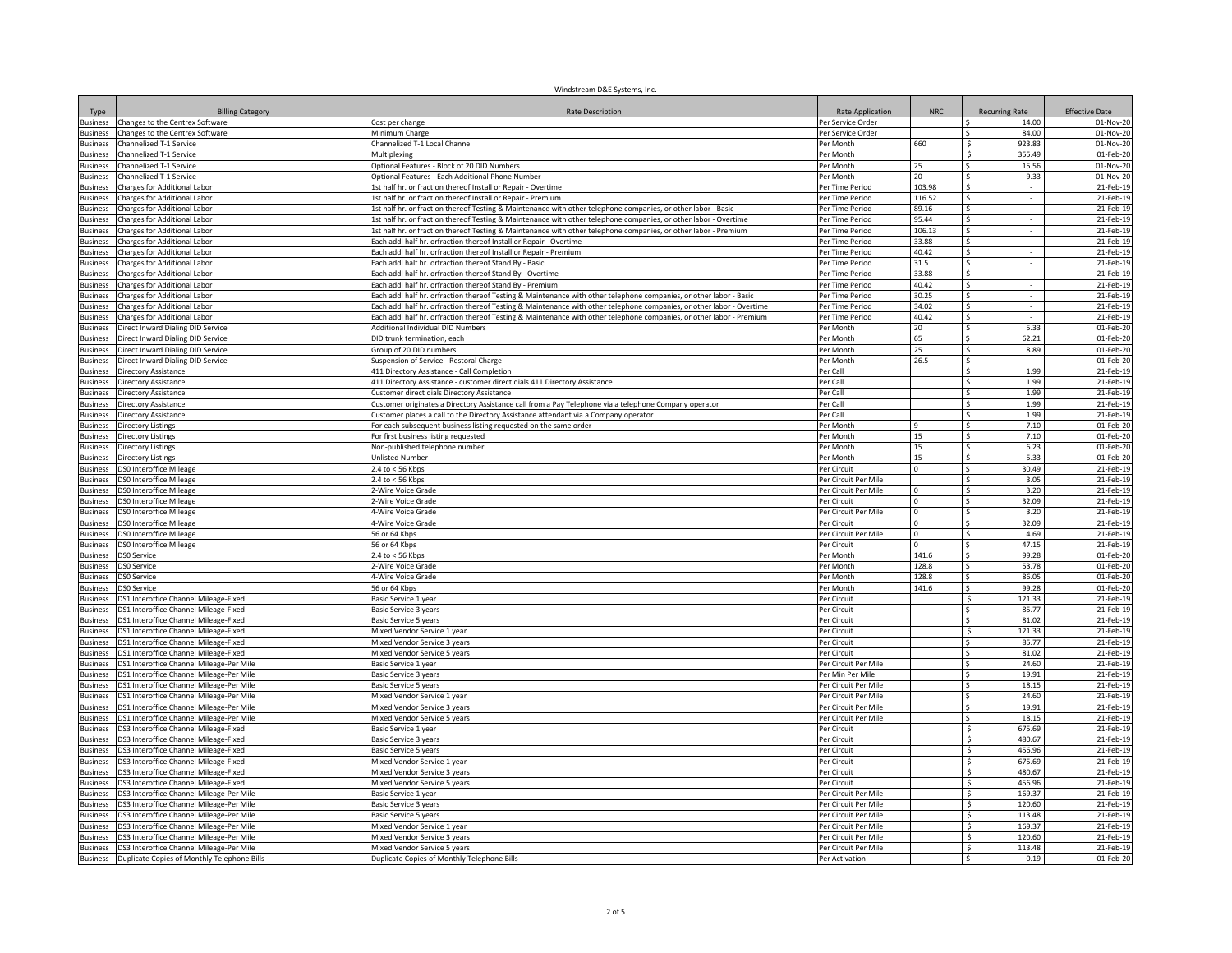|                                    |                                                                                                                                                | Windstream D&E Systems, Inc.                                                        |                                        |            |                                 |                        |
|------------------------------------|------------------------------------------------------------------------------------------------------------------------------------------------|-------------------------------------------------------------------------------------|----------------------------------------|------------|---------------------------------|------------------------|
| Type                               | <b>Billing Category</b>                                                                                                                        | <b>Rate Description</b>                                                             | Rate Application                       | <b>NRC</b> | <b>Recurring Rate</b>           | <b>Effective Date</b>  |
| Business                           | Duplicate Copies of Monthly Telephone Bills                                                                                                    | Duplicate Copies of Monthly Telephone Bills                                         | Per Activation                         |            | 15.00                           | 01-Feb-20              |
| <b>Business</b>                    | High Capacity 1.544 Mbps Service                                                                                                               | ocal Channel - 1 Year                                                               | Per Month                              | 660        | 923.83                          | 01-Nov-20              |
| usiness                            | High Capacity 1.544 Mbps Service                                                                                                               | Multiplexing An arrangement that multiplexes a 1.544 Mbps channel to 24 channels    | Per Month                              |            | 355.49                          | 01-Feb-20              |
| usiness                            | Hubbed DS0 Service                                                                                                                             | Non-Recurring                                                                       | Per Month                              | 200.8      | 260.39<br>-Ŝ                    | 01-Feb-20              |
| <b>Business</b>                    | Hubbed DS1 Service                                                                                                                             | l Year Term                                                                         | Per Month                              |            | 674.45<br>-S                    | 01-Feb-20              |
| <b>Business</b>                    | Hubbed DS1 Service                                                                                                                             | Non-Recurring                                                                       | Per Activation                         | 200.8      | - Ś<br>$\sim$                   | 21-Feb-19              |
| <b>Business</b>                    | Integrated Services Digital Network - Basic Rate Interface - ISDN BRI                                                                          | Additional Calling - 100 Hours                                                      | Per Month                              | 10         | 5.33<br>-Ś                      | 01-Feb-20              |
| <b>Business</b>                    | Integrated Services Digital Network - Basic Rate Interface - ISDN BRI                                                                          | <b>Additional Calling - 20 Hours</b>                                                | Per Month                              | 10         | 5.33                            | 01-Feb-20              |
| lusiness                           | Integrated Services Digital Network - Basic Rate Interface - ISDN BRI                                                                          | <b>Additional Calling - Unlimited</b>                                               | Per Month                              | 10         | $\mathsf{\hat{S}}$<br>5.33      | 01-Feb-20              |
| <b>Business</b>                    | Integrated Services Digital Network - Basic Rate Interface - ISDN BRI                                                                          | BRI Service - 100 Hours                                                             | Per Month                              |            | S.<br>142.20                    | 01-Feb-20              |
| 3usiness                           | Integrated Services Digital Network - Basic Rate Interface - ISDN BRI                                                                          | BRI Service - 20 Hours                                                              | Per Month                              | 115        | 106.64                          | 01-Feb-20              |
| 3usiness                           | ntegrated Services Digital Network - Basic Rate Interface - ISDN BRI                                                                           | BRI Service - Additional Minute - 100 Hours                                         | Per Month                              |            | $\mathsf{\hat{S}}$<br>0.01      | 01-Feb-20              |
| <b>Business</b>                    | Integrated Services Digital Network - Basic Rate Interface - ISDN BRI                                                                          | BRI Service - Additional Minute - 20 Hours                                          | Per Month                              |            | 0.01<br>-Ś                      | 01-Feb-20              |
| usiness<br>lusiness                | Integrated Services Digital Network - Basic Rate Interface - ISDN BRI<br>Integrated Services Digital Network - Basic Rate Interface - ISDN BRI | BRI Service - Additional Minute - Unlimited<br><b>BRI Service - Unlimited</b>       | Per Month<br>Per Month                 |            | 399.92<br>Ŝ.                    | 01-Feb-20<br>01-Feb-20 |
| <b>Business</b>                    |                                                                                                                                                |                                                                                     | Per Month                              | 10         | 7.10<br>-Ś                      | 01-Feb-20              |
| 3usiness                           | Integrated Services Digital Network - Basic Rate Interface - ISDN BRI<br>Integrated Services Digital Network - Basic Rate Interface - ISDN BRI | Electronic Key Pack - 100 Hours<br>Electronic Key Pack - 20 Hours                   | Per Month                              | 10         | 7.10<br>۱s                      | 01-Feb-20              |
| <b>Business</b>                    | Integrated Services Digital Network - Basic Rate Interface - ISDN BRI                                                                          | Electronic Key Pack - Unlimited                                                     | Per Month                              | 10         | 7.10<br>-\$                     | 01-Feb-20              |
| <b>Business</b>                    | Integrated Services Digital Network - Basic Rate Interface - ISDN BRI                                                                          | Flexible Calling - 100 Hours                                                        | Per Month                              | 10         | 5.33<br>-Ś                      | 01-Feb-20              |
| usiness                            | ntegrated Services Digital Network - Basic Rate Interface - ISDN BRI                                                                           | Flexible Calling - 20 Hours                                                         | Per Month                              | 10         | $\mathsf{\hat{S}}$<br>5.33      | 01-Feb-20              |
| <b>Business</b>                    | Integrated Services Digital Network - Basic Rate Interface - ISDN BRI                                                                          | Flexible Calling - Unlimited                                                        | Per Month                              | 10         | 5.33<br>$\mathsf{\hat{S}}$      | 01-Feb-20              |
| Busines:                           | ntegrated Services Digital Network - Primary Rate Interface - ISDN PRI                                                                         | Optional Features - Add or change to an existing line group or add a new line group | Per Service Order                      | 50         | $\mathsf{S}$                    | 21-Feb-19              |
| <b>Business</b>                    | ntegrated Services Digital Network - Primary Rate Interface - ISDN PRI                                                                         | Optional Features - Block of 20 DID Numbers                                         | Per Month                              | 25         | $\mathsf{S}$<br>15.56           | 01-Nov-20              |
| <b>Business</b>                    | ntegrated Services Digital Network - Primary Rate Interface - ISDN PRI                                                                         | Optional Features - Call-by-Call and Caller ID Package                              | Per Month                              | 50         | - S<br>373.26                   | 01-Nov-20              |
| usiness                            | ntegrated Services Digital Network - Primary Rate Interface - ISDN PRI                                                                         | Optional Features - Call-by-Call Flexchannel                                        | Per Month                              | 50         | 217.74                          | 01-Nov-20              |
| usiness                            | ntegrated Services Digital Network - Primary Rate Interface - ISDN PRI                                                                         | Optional Features - Caller ID                                                       | Per Month                              | 50         | 217.74                          | 01-Nov-20              |
| <b>Business</b>                    | Integrated Services Digital Network - Primary Rate Interface - ISDN PRI                                                                        | Optional Features - DID Capability all B Channels                                   | Per Month                              | 50         | 419.91<br>S.                    | 01-Nov-20              |
| <b>Business</b>                    | Integrated Services Digital Network - Primary Rate Interface - ISDN PRI                                                                        | Optional Features - DID Capability per B Channel                                    | Per Month                              | 50         | 28.00<br>l \$                   | $01-Nov-20$            |
| <b>Business</b>                    | Integrated Services Digital Network - Primary Rate Interface - ISDN PRI                                                                        | Optional Features - Each Additional Phone Number                                    | Per Month                              | 20         | 9.33<br>-\$                     | 01-Nov-20              |
| <b>Business</b>                    | Integrated Services Digital Network - Primary Rate Interface - ISDN PRI                                                                        | Optional Features - Reconfigure D-channel                                           | Per Service Order                      | 250        | ۱s                              | 21-Feb-19              |
| lusiness                           | Integrated Services Digital Network - Primary Rate Interface - ISDN PRI                                                                        | PRI Arrangement - Additional : 24 B Channels                                        | Per Month                              | 240        | 622.11<br>- S                   | 01-Nov-20              |
| lusiness                           | Integrated Services Digital Network - Primary Rate Interface - ISDN PRI                                                                        | PRI Arrangement - Initial: 23 B Channels + 1 D Channel                              | Per Month                              | 240        | 622.11<br>$\mathsf{S}$          | 01-Nov-20              |
| <b>Business</b>                    | Integrated Services Digital Network - Primary Rate Interface - ISDN PRI                                                                        | PRI Arrangement - Second: 23 B Channels + D Back-up                                 | Per Month                              | 240        | 699.86<br>$\mathsf{S}$          | 01-Nov-20              |
| <b>Business</b>                    | Integrated Services Digital Network - Primary Rate Interface - ISDN PRI                                                                        | PRI Local Loop Facility                                                             | Per Month                              | 660        | Ŝ.<br>909.13                    | 01-Nov-20              |
| <b>Business</b>                    | ine Connection Charges                                                                                                                         | Line Connection Charge                                                              | Per Service Order                      |            | 113.75<br>- S                   | 01-Nov-20              |
| <b>Business</b>                    | Maintenance of Service Charges                                                                                                                 | st half hr. or fraction thereof Basic                                               | Per Time Period                        | 91.65      |                                 | 21-Feb-19              |
| usiness                            | Maintenance of Service Charges                                                                                                                 | st half hr. or fraction thereof Overtime                                            | Per Time Period                        | 95.17      |                                 | 21-Feb-19              |
| usiness                            | Maintenance of Service Charges                                                                                                                 | 1st half hr. or fraction thereof Premium                                            | Per Time Period                        | 106.12     | -Ŝ                              | 21-Feb-19              |
| <b>Business</b>                    | Maintenance of Service Charges                                                                                                                 | Each addl half hr. orfraction thereof Basic                                         | Per Time Period                        | 32.75      | $\ddot{\mathsf{s}}$             | 21-Feb-19              |
| <b>Business</b>                    | Maintenance of Service Charges                                                                                                                 | Each addl half hr. orfraction thereof Overtime                                      | Per Time Period                        | 33.74      | Ŝ.                              | 21-Feb-19              |
| <b>Business</b>                    | Maintenance of Service Charges                                                                                                                 | Each addl half hr. orfraction thereof Premium                                       | Per Time Period                        | 40.41      | l S<br>$\sim$                   | 21-Feb-19              |
| usines:                            | Miscellaneous Non-Recurring Charges                                                                                                            | Preferred Telephone Number Service Charge                                           | Per Service Orde                       | 30         | - Ś                             | 21-Feb-19              |
| usiness                            | Miscellaneous Non-Recurring Charges                                                                                                            | Record Service Charge                                                               | Per Service Order                      | 15         | Ŝ.                              | 21-Feb-19              |
| <b>Business</b>                    | Miscellaneous Non-Recurring Charges                                                                                                            | Restoral of Service Charge                                                          | Per Service Order                      | 100<br>25  | <b>S</b><br>$\hat{\zeta}$       | 01-Nov-19<br>21-Feb-19 |
| Busines:                           | Miscellaneous Non-Recurring Charges                                                                                                            | elephone Number Change Charge                                                       | Per Service Order                      | 27.75      | <sup>s</sup>                    |                        |
| <b>Business</b><br><b>Business</b> | Miscellaneous Non-Recurring Charges<br><b>Miscellaneous Non-Recurring Charges</b>                                                              | Transfer of Billing Name Charge<br>Unpaid Balance \$0 - \$50                        | Per Service Order<br>Per Service Order |            | 10.00                           | 21-Feb-19<br>01-Nov-19 |
| usiness                            | <b>Miscellaneous Non-Recurring Charges</b>                                                                                                     | Unpaid Balance \$1000.01 - \$3000                                                   | Per Service Order                      |            | 30.00                           | 01-Nov-19              |
| <b>Business</b>                    | Miscellaneous Non-Recurring Charges                                                                                                            | Unpaid Balance \$150.01 - \$350                                                     | Per Service Order                      |            | 15.00<br>l S                    | 01-Nov-19              |
| <b>Business</b>                    | Miscellaneous Non-Recurring Charges                                                                                                            | Unpaid Balance \$3000.01 - \$5000                                                   | Per Service Order                      |            | 40.00<br>∣\$                    | 01-Nov-19              |
| 3usiness                           | Miscellaneous Non-Recurring Charges                                                                                                            | Unpaid Balance \$350.01 - \$500                                                     | Per Service Order                      |            | 20.00<br>l \$                   | 01-Nov-19              |
| <b>Business</b>                    | Miscellaneous Non-Recurring Charges                                                                                                            | Unpaid Balance \$50.01 - \$150                                                      | Per Service Order                      |            | 12.50<br>l \$                   | 01-Nov-19              |
| usiness                            | Miscellaneous Non-Recurring Charges                                                                                                            | Unpaid Balance \$500.01 - \$1000                                                    | Per Service Order                      |            | 25.00<br>$\mathsf{\hat{S}}$     | 01-Nov-19              |
| usiness                            | Miscellaneous Non-Recurring Charges                                                                                                            | Unpaid Balance Over \$5000                                                          | Per Service Order                      |            | $\mathsf{\hat{S}}$<br>55.00     | 01-Nov-19              |
| lusiness                           | Miscellaneous Recurring Charges                                                                                                                | Operational Support Systems (OSS) Charge                                            | Per Month                              |            | 1.13<br>$\hat{\varsigma}$       | 01-Feb-20              |
| <b>Business</b>                    | Operator Services                                                                                                                              | Call Interruption                                                                   | Per Call                               |            | 9.99<br>$\mathsf{\hat{S}}$      | 21-Feb-19              |
| <b>Business</b>                    | Operator Services                                                                                                                              | Intrastate Usage Rate - Daytime Measured Rate                                       | Per Minute                             |            | 0.89<br>Ŝ.                      | 21-Feb-19              |
| <b>Business</b>                    | Operator Services                                                                                                                              | Intrastate Usage Rate - Evening/Night/Weekend Measured Rate                         | Per Minute                             |            | -Ŝ<br>0.89                      | 21-Feb-19              |
| lusiness                           | <b>Derator Services</b>                                                                                                                        | ine Status Verification                                                             | Per Call                               |            | 17.48<br>\$                     | 01-Nov-20              |
| usiness                            | <b>Operator Services</b>                                                                                                                       | Operator Calls - Calling Card - Customer Dialed                                     | Per Call                               |            | 4.99                            | 21-Feb-19              |
| lusiness                           | <b>Operator Services</b>                                                                                                                       | Operator Calls - Calling Card - Operator Dialed                                     | Per Call                               |            | 5.50<br><b>S</b>                | 21-Feb-19              |
| <b>Business</b>                    | <b>Operator Services</b>                                                                                                                       | Operator Calls - Calling Card - Operator Must Dial                                  | Per Call                               |            | 4.99<br>-Ŝ                      | 21-Feb-19              |
| <b>Business</b>                    | <b>Operator Services</b>                                                                                                                       | Operator Calls - Collect                                                            | Per Call                               |            | 6.50<br>-\$                     | 21-Feb-19              |
| <b>Business</b>                    | <b>Operator Services</b>                                                                                                                       | Operator Calls - General Assistance                                                 | Per Call                               |            | 1.99<br>-Ŝ                      | 21-Feb-19              |
| usiness                            | <b>Operator Services</b>                                                                                                                       | Operator Calls - Operator Dialed Surcharge                                          | Per Call                               |            | 2.15<br>-Ŝ                      | 21-Feb-19              |
| lusiness                           | <b>Operator Services</b>                                                                                                                       | Operator Calls - Payphone Surcharge                                                 | Per Call                               |            | 3.00<br>$\hat{\varsigma}$       | 21-Feb-19              |
| <b>Business</b>                    | <b>Operator Services</b>                                                                                                                       | Operator Calls - Person to Person                                                   | Per Call                               |            | 9.99<br>l S<br>9.99<br><b>S</b> | 21-Feb-19              |
| <b>Business</b>                    | <b>Operator Services</b>                                                                                                                       | Operator Calls - Sent Paid Non Coin/Station-to-Station                              | Per Call<br>Per Call                   |            | <b>S</b><br>9.99                | 21-Feb-19<br>21-Feb-19 |
| <b>Business</b>                    | <b>Operator Services</b>                                                                                                                       | Operator Calls - Third Party                                                        |                                        |            |                                 |                        |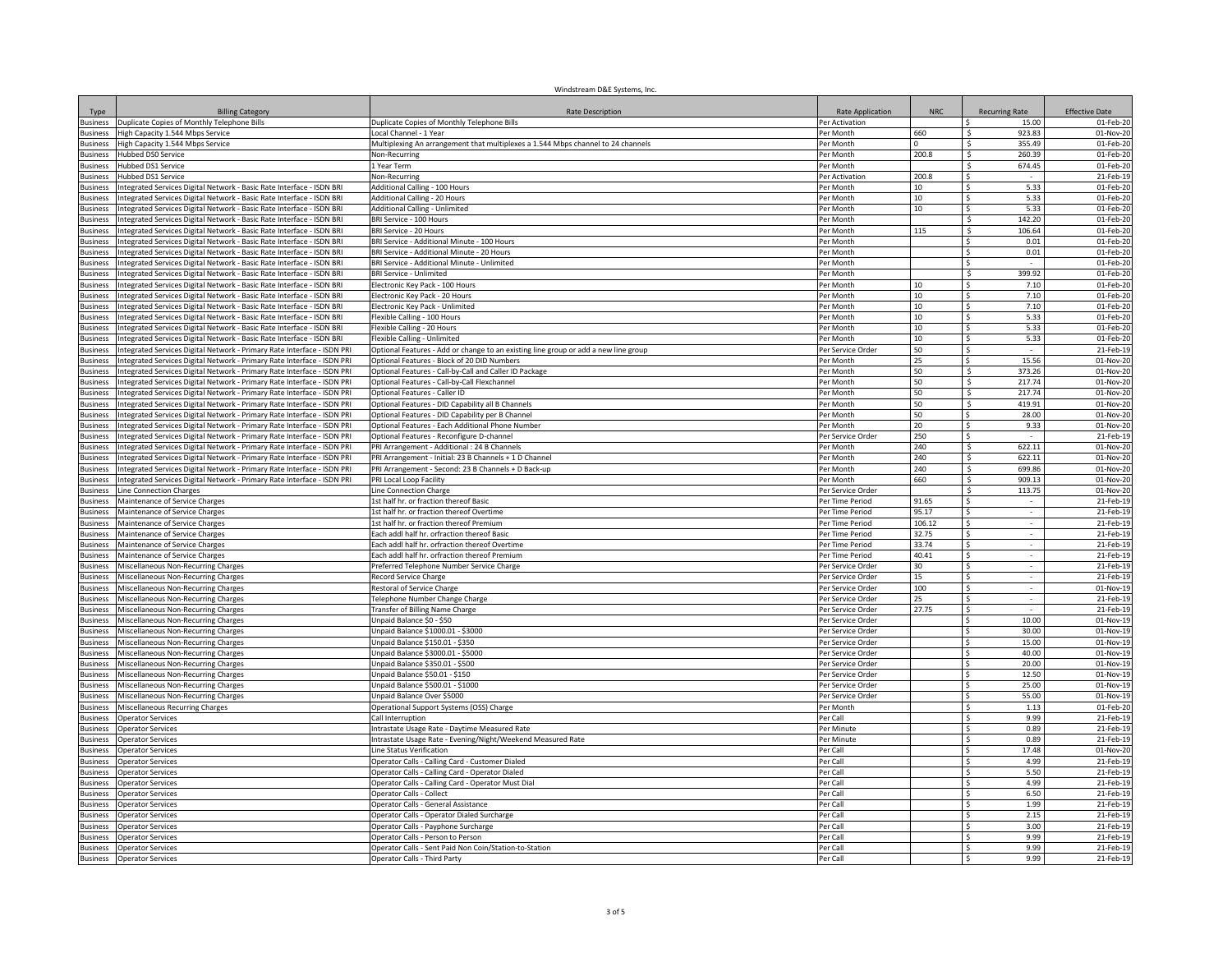|                                    |                                                                                    | Windstream D&E Systems, Inc.                                                                          |                         |            |                              |                        |
|------------------------------------|------------------------------------------------------------------------------------|-------------------------------------------------------------------------------------------------------|-------------------------|------------|------------------------------|------------------------|
| Type                               | <b>Billing Category</b>                                                            | <b>Rate Description</b>                                                                               | <b>Rate Application</b> | <b>NRC</b> | <b>Recurring Rate</b>        | <b>Effective Date</b>  |
| <b>Business</b>                    | <b>Optional Central Office Services</b>                                            | Call Block                                                                                            | Per Month               |            | l S<br>8.00                  | 01-Feb-20              |
| <b>Business</b>                    | Optional Central Office Services                                                   | Call Forward Busy Line                                                                                | Per Month               |            | 7.77<br>Ŝ.                   | 01-Nov-20              |
| <b>Business</b>                    | Optional Central Office Services                                                   | all Forward Busy Line, Don't Answer                                                                   | Per Month               |            | 9.33                         | 01-Nov-20              |
| <b>Business</b>                    | <b>Optional Central Office Services</b>                                            | Call Forward Don't Answer                                                                             | Per Month               |            | 4.44<br>Ŝ.                   | 01-Feb-20              |
| <b>Business</b>                    | Optional Central Office Services                                                   | Call Forward Remote Activation                                                                        | Per Month               |            | 11.11<br>\$<br>10.22         | 01-Feb-20<br>01-Feb-20 |
| <b>Business</b><br><b>Business</b> | <b>Optional Central Office Services</b><br><b>Optional Central Office Services</b> | Call Forwarding<br>Call Hold                                                                          | Per Month<br>Per Month  |            | Ŝ.<br>1.78<br>-Ŝ             | 01-Feb-20              |
| susiness                           | Optional Central Office Services                                                   | Call Pickup                                                                                           | Per Month               |            | 1.78<br>Ŝ.                   | 01-Feb-20              |
| <b>Business</b>                    | Optional Central Office Services                                                   | Call Redirect Service                                                                                 | Per Service Order       | 15         | \$.                          | 21-Feb-19              |
| <b>Business</b>                    | <b>Optional Central Office Services</b>                                            | Call Redirect, per number                                                                             | Per Month               |            | $\mathsf{S}$<br>28.44        | 01-Feb-20              |
| <b>Business</b>                    | Optional Central Office Services                                                   | Call Redirect, per talk path                                                                          | Per Month               |            | 5.33<br>\$                   | 01-Feb-20              |
| <b>Business</b>                    | Optional Central Office Services                                                   | Call Waiting                                                                                          | Per Month               |            | $\mathsf{S}$<br>10.22        | 01-Feb-20              |
| usiness                            | Optional Central Office Services                                                   | Caller ID                                                                                             | Per Month               |            | <sub>S</sub><br>16.00        | 01-Feb-20              |
| lusiness                           | ptional Central Office Services                                                    | Caller ID Deluxe                                                                                      | Per Month               |            | \$<br>32.66                  | 01-Nov-20              |
| <b>Business</b>                    | Optional Central Office Services                                                   | Change Distinctive Ring Service                                                                       | Per Service Order       |            | Ś                            | 21-Feb-19              |
| <b>Business</b>                    | Optional Central Office Services                                                   | Change orders for subscription to Optional Central Office Services                                    | Per Service Order       |            | S.                           | 21-Feb-19              |
| <b>Business</b>                    | <b>Optional Central Office Services</b>                                            | Change PIN for Remote Access Service                                                                  | Per Service Order       |            | S                            | 21-Feb-19              |
| Business                           | Optional Central Office Services                                                   | <b>Distinctive Ringing</b>                                                                            | Per Month               |            | ∣\$<br>10.39                 | 01-Feb-20              |
| <b>Business</b>                    | Optional Central Office Services                                                   | Group Intercom                                                                                        | Per Month               |            | 1.78<br>-Ŝ                   | 01-Feb-20              |
| lusiness                           | <b>Optional Central Office Services</b>                                            | Make Set Busy                                                                                         | Per Month               |            | 1.78<br><sup>\$</sup>        | 01-Feb-20              |
| <b>Business</b>                    | <b>Optional Central Office Services</b>                                            | Optional Central Office Usage Services - Service Reactivation                                         | Per Line                |            | <sup>s</sup>                 | 21-Feb-19              |
| <b>Business</b>                    | Optional Central Office Services                                                   | <b>Priority Ringing</b>                                                                               | Per Month               |            | 5.78<br>l S                  | 01-Feb-20              |
| <b>Business</b>                    | Optional Central Office Services                                                   | Repeat Dial                                                                                           | Per Month               |            | <sup>s</sup><br>9.77         | 01-Feb-20              |
| <b>Business</b>                    | Optional Central Office Services                                                   | Return Call                                                                                           | Per Month               |            | 10.67<br>l \$                | 01-Feb-20              |
| <b>Business</b>                    | Optional Central Office Services                                                   | Selective Call Forwarding                                                                             | Per Month               |            | 7.55<br><sup>\$</sup>        | 01-Feb-20              |
| <b>Business</b>                    | Optional Central Office Services                                                   | Simultaneous Ringing                                                                                  | Per Month               |            | 5.24                         | 01-Feb-20              |
| <b>Business</b>                    | Optional Central Office Services                                                   | Speed Calling - 30                                                                                    | Per Month               |            | 11.56<br>Ŝ.                  | 01-Feb-20              |
| <b>Business</b>                    | Optional Central Office Services                                                   | Speed Calling - 8                                                                                     | Per Month               |            | 8.89<br>۱s                   | 01-Feb-20              |
| <b>Business</b>                    | Optional Central Office Services                                                   | Three Way Calling                                                                                     | Per Month               |            | I\$<br>8.89                  | 01-Feb-20              |
| lusiness                           | Optional Central Office Services                                                   | <b>Usage Rates - Call Block</b>                                                                       | Per Call                |            | 0.50<br>۱s                   | 21-Feb-19              |
| usiness                            | <b>Optional Central Office Services</b>                                            | Usage Rates - Call Trace                                                                              | Per Call                |            | 3.00<br>l \$                 | 21-Feb-19              |
| <b>Business</b><br><b>Business</b> | <b>Optional Central Office Services</b><br>Optional Central Office Services        | <b>Usage Rates - Priority Ringing</b>                                                                 | Per Call<br>Per Call    |            | $\mathsf{S}$<br>0.50         | 21-Feb-19              |
|                                    |                                                                                    | Usage Rates - Repeat Dial                                                                             |                         |            | l\$<br>0.75<br><sup>s</sup>  | 21-Feb-19              |
| <b>Business</b>                    | Optional Central Office Services                                                   | Usage Rates - Return Call                                                                             | Per Call<br>Per Call    |            | 0.75<br>Γ\$<br>0.50          | 21-Feb-19              |
| <b>Business</b>                    | <b>Optional Central Office Services</b><br>Optional Central Office Services        | Usage Rates - Selective Call Forwarding<br>Usage Rates - Three-Way Calling                            | Per Cal                 |            | <sub>S</sub><br>0.75         | 21-Feb-19<br>21-Feb-19 |
| usiness<br><b>Business</b>         | Premise Work Charges                                                               | nitial Visit Charge                                                                                   | Per Service Order       |            | 47.00                        | 21-Feb-19              |
| <b>Business</b>                    | Premise Work Charges                                                               | Material Charge                                                                                       | Per Service Order       |            | Ŝ.                           | 21-Feb-19              |
| <b>Business</b>                    | Premise Work Charges                                                               | Work Charge                                                                                           | Per Service Order       |            | 23.00<br>\$                  | 21-Feb-19              |
| <b>Business</b>                    | Remote Call Forwarding                                                             | Change the number associated with the RCF Access Path                                                 | Per Service Order       | 45         | Ŝ.<br>$\sim$                 | 21-Feb-19              |
| <b>Susiness</b>                    | Remote Call Forwarding                                                             | Change the number to which calls are forwarded                                                        | Per Service Order       | 45         | -Ŝ                           | 21-Feb-19              |
| <b>Business</b>                    | Remote Call Forwarding                                                             | Remote Call Forwarding, Per access path                                                               | Per Month               |            | 28.44<br>Ŝ.                  | 01-Feb-20              |
| <b>Business</b>                    | Telecommunications Relay Service (TRS                                              | Per access line                                                                                       | Per Month               |            | <sub>S</sub><br>0.18         | 01-Nov-20              |
| <b>Business</b>                    | Unlimited Phone Bundle                                                             | Early termination fee                                                                                 | Per Service Order       |            | - Ś<br>100.00                | 21-Feb-19              |
| <b>Business</b>                    | <b>Jnlimited Phone Bundle</b>                                                      | Intrastate Regulated Company Portion                                                                  | Per Month               | 65         | \$<br>24.88                  | 01-Feb-20              |
| <b>Business</b>                    | <b>Jnlimited Phone Bundle</b>                                                      | Unlimited Phone Bundle                                                                                | Per Month               | 65         | $\sim$<br>62.11              | 01-Feb-20              |
| Residentia                         | <b>Billing and Collection of Charges</b>                                           | Late Payment Charge                                                                                   | Per Service Order       |            | <sub>S</sub><br>12.00        | 21-Feb-19              |
| Residentia                         | Billing and Collection of Charges                                                  | <b>Returned Check</b>                                                                                 | Per Service Order       |            | \$<br>15.00                  | 21-Feb-19              |
| Residentia                         | Directory Assistance                                                               | 411 Directory Assistance - Call Completion                                                            | Per Call                |            | 1.99<br>-Ś                   | 21-Feb-19              |
| Residentia                         | Directory Assistance                                                               | 411 Directory Assistance - customer direct dials 411 Directory Assistance                             | Per Call                |            | 1.99<br>-Ś                   | 21-Feb-19              |
| Residenti                          | Directory Assistance                                                               | Customer direct dials Directory Assistance                                                            | Per Call                |            | 1.99<br>S                    | 21-Feb-19              |
| Residentia                         | Directory Assistance                                                               | Customer originates a Directory Assistance call from a Pay Telephone via a telephone Company operator | Per Call                |            | 1.99<br>-S                   | 21-Feb-19              |
| esidenti                           | Directory Assistance                                                               | Customer places a call to the Directory Assistance attendant via a Company operator                   | Per Call                |            | 1.99<br>$\mathsf{S}$         | 21-Feb-19              |
| Residenti                          | <b>Directory Listings</b>                                                          | For first business listing requested                                                                  | Per Month               | 12         | S.<br>3.30                   | 21-Feb-19              |
| Resident                           | Directory Listings                                                                 | Non-published telephone number                                                                        | Per Month               | 15         | l \$<br>5.19                 | 21-Feb-19              |
| Residenti                          | Duplicate Copies of Monthly Telephone Bills                                        | Duplicate Copies of Monthly Telephone Bills                                                           | Per Activation          |            | <sup>s</sup><br>0.16         | 21-Feb-19              |
| Residenti                          | Duplicate Copies of Monthly Telephone Bills                                        | Duplicate Copies of Monthly Telephone Bills                                                           | Per Activation          |            | $\mathsf{S}$<br>12.50        | 21-Feb-19              |
| Residenti                          | Line Connection Charges                                                            | Line Connection Charge                                                                                | Per Service Order       |            | l \$<br>45.00                | 21-Feb-19              |
| Resident                           | <b>Miscellaneous Non-Recurring Charges</b>                                         | Preferred Telephone Number Service Charge                                                             | Per Service Order       | 30         | <sup>\$</sup>                | 21-Feb-19              |
| <b>lesident</b>                    | <b>Miscellaneous Non-Recurring Charges</b>                                         | ecord Service Charge                                                                                  | Per Service Order       | 15         | <b>S</b>                     | 21-Feb-19              |
| Residenti                          | Miscellaneous Non-Recurring Charges                                                | Restoral of Service Charge                                                                            | Per Service Order       | 20         | -Ŝ                           | 21-Feb-19              |
| Residenti                          | Miscellaneous Non-Recurring Charges                                                | Telephone Number Change Charge                                                                        | Per Service Order       | 25         | l S<br>$\sim$                | 21-Feb-19              |
| Residenti                          | Miscellaneous Non-Recurring Charges                                                | Transfer of Billing Name Charge                                                                       | Per Service Order       | 27.75      | l \$                         | 21-Feb-19              |
| esidenti                           | Miscellaneous Recurring Charges                                                    | Operational Support Systems (OSS) Charge                                                              | Per Month               |            | 0.82<br>Ŝ.                   | 21-Feb-19              |
| esidenti                           | <b>Operator Services</b>                                                           | Call Interruption                                                                                     | Per Call                |            | 9.99<br>-Ŝ                   | 21-Feb-19              |
| Residenti                          | <b>Operator Services</b>                                                           | Intrastate Usage Rate - Daytime Measured Rate                                                         | Per Minute              |            | $\mathsf{S}$<br>0.89         | 21-Feb-19              |
| Residenti                          | <b>Operator Services</b>                                                           | Intrastate Usage Rate - Evening/Night/Weekend Measured Rate                                           | Per Minute              |            | Γ\$<br>0.89<br><sup>\$</sup> | 21-Feb-19              |
| Residentia                         | <b>Operator Services</b>                                                           | Line Status Verification                                                                              | Per Call<br>Per Call    |            | 9.99<br>Γ\$<br>4.99          | 21-Feb-19<br>21-Feb-19 |
|                                    | <b>Residentia Operator Services</b>                                                | Operator Calls - Calling Card - Customer Dialed                                                       |                         |            |                              |                        |